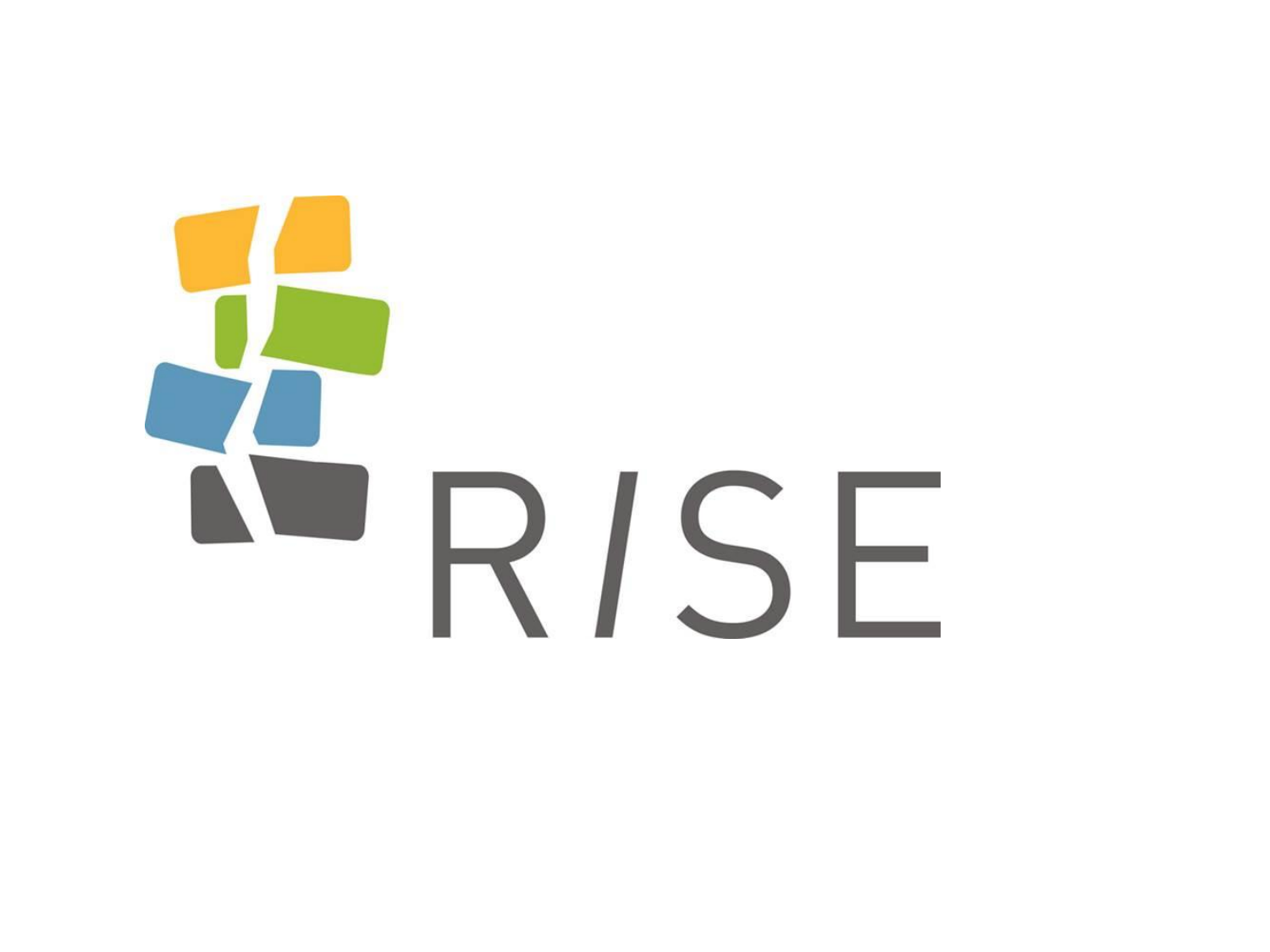

# **PRISONERS INVOLVED IN THE DEVELOPMENT OF ARTIFICIAL INTELLIGENCE – PILOTING NEW PRISON WORK**

**OFFENDER MANAGEMENT: TRADITION AND TECHNOLOGY 21-22 May 2019 Ayia Napa, Cyprus**

Satu Rahkila, Senior Specialist Criminal Sanctions Agency, Central Administration, Finland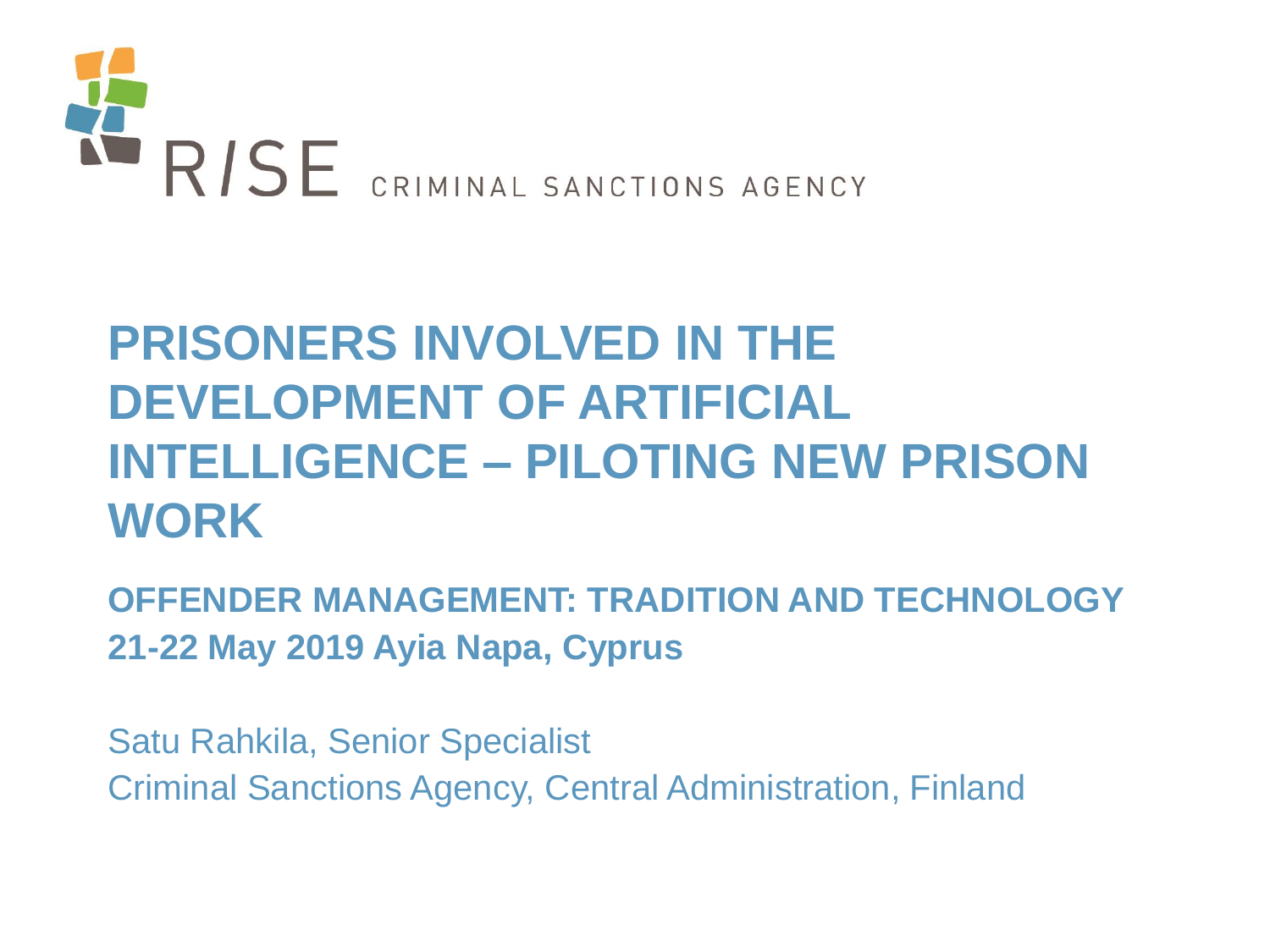

# **3 points**

# ■What is artificial intelligence?

# **QHow can it be used in prison labour?**

■Why do we find it beneficial?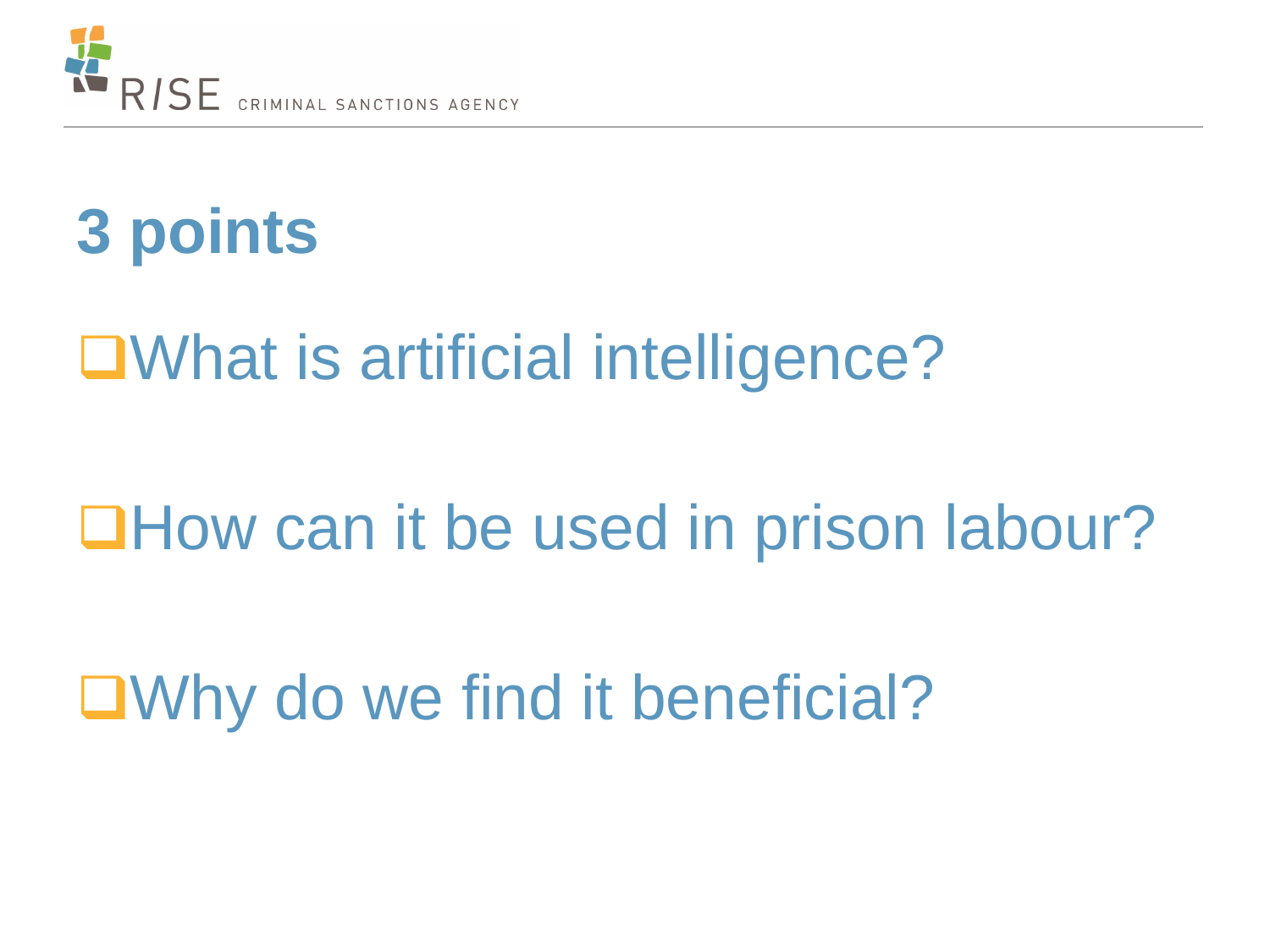

## **New opportunities in prisonwork activities**

- Society and labour market change constantly. The goal of the work activities arranged in prison is to increase the prisoners' abilities to live without crime by improving their employment skills.
- **□** The Criminal Sanctions Agency aims to develop the work activities continuously to correspond better to the modern labour market requirements.
- $\Box$  Therefore, it is important that those responsible for prison work actively and open-mindedly follow the new employment opportunities, which may arise from, for instance, the development of technology.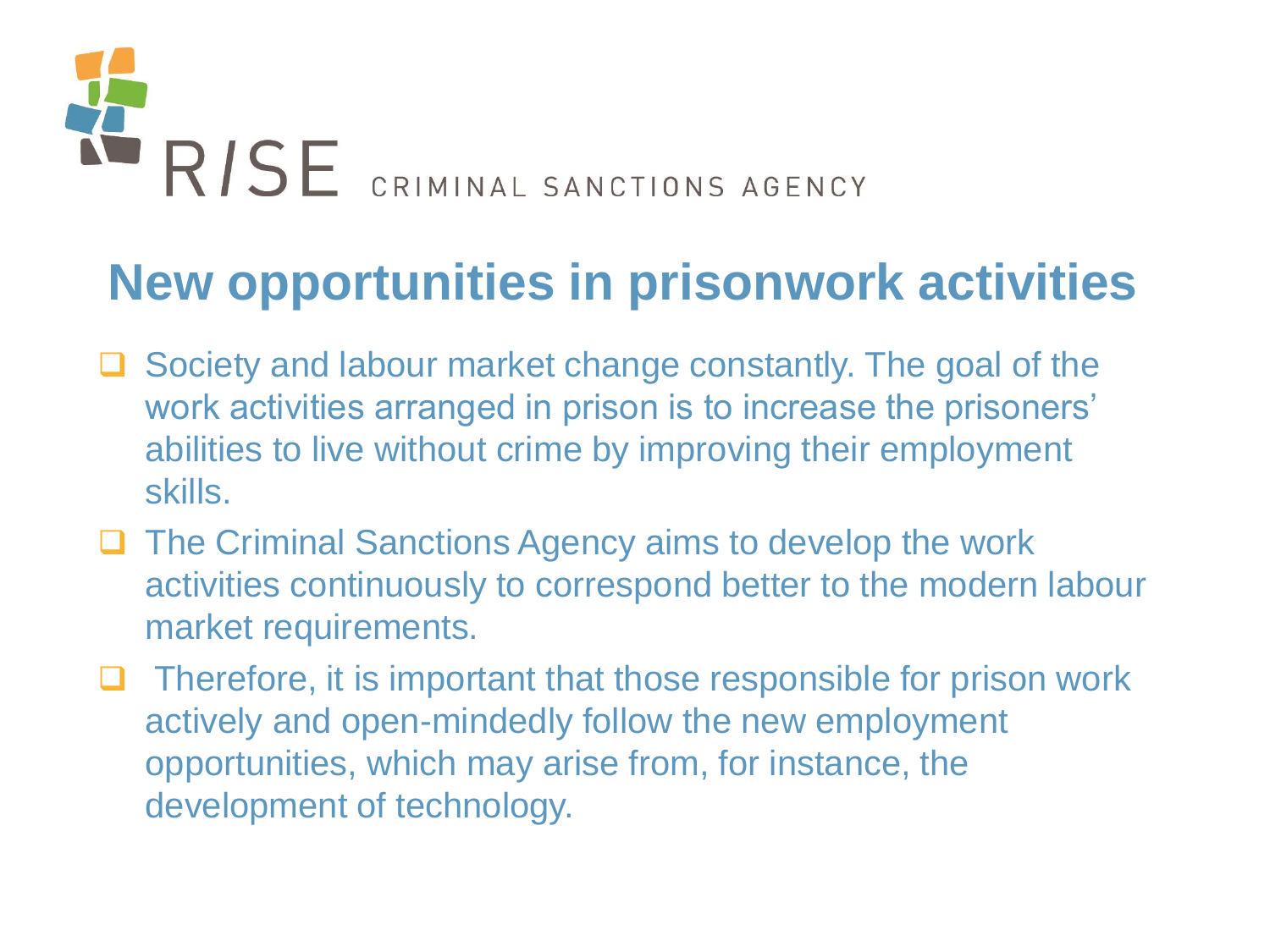

### **New opportunities in prison work activities**

- $\Box$  In the modern world, social inclusion requires the use of information technology. An increasing number of services provided by society are electronic and available online.
- □ Digital skills are necessary at school or work: it is practical that prisons arrange activities that teach and develop the prisoners' digital skills.
- $\Box$  Competently guided work with computers can also reduce the possible fears and difficulties connected with the use of computers that some prisoners may have.
- □ Future prisons should function as a learning environment for a life withouth crime in the modern society.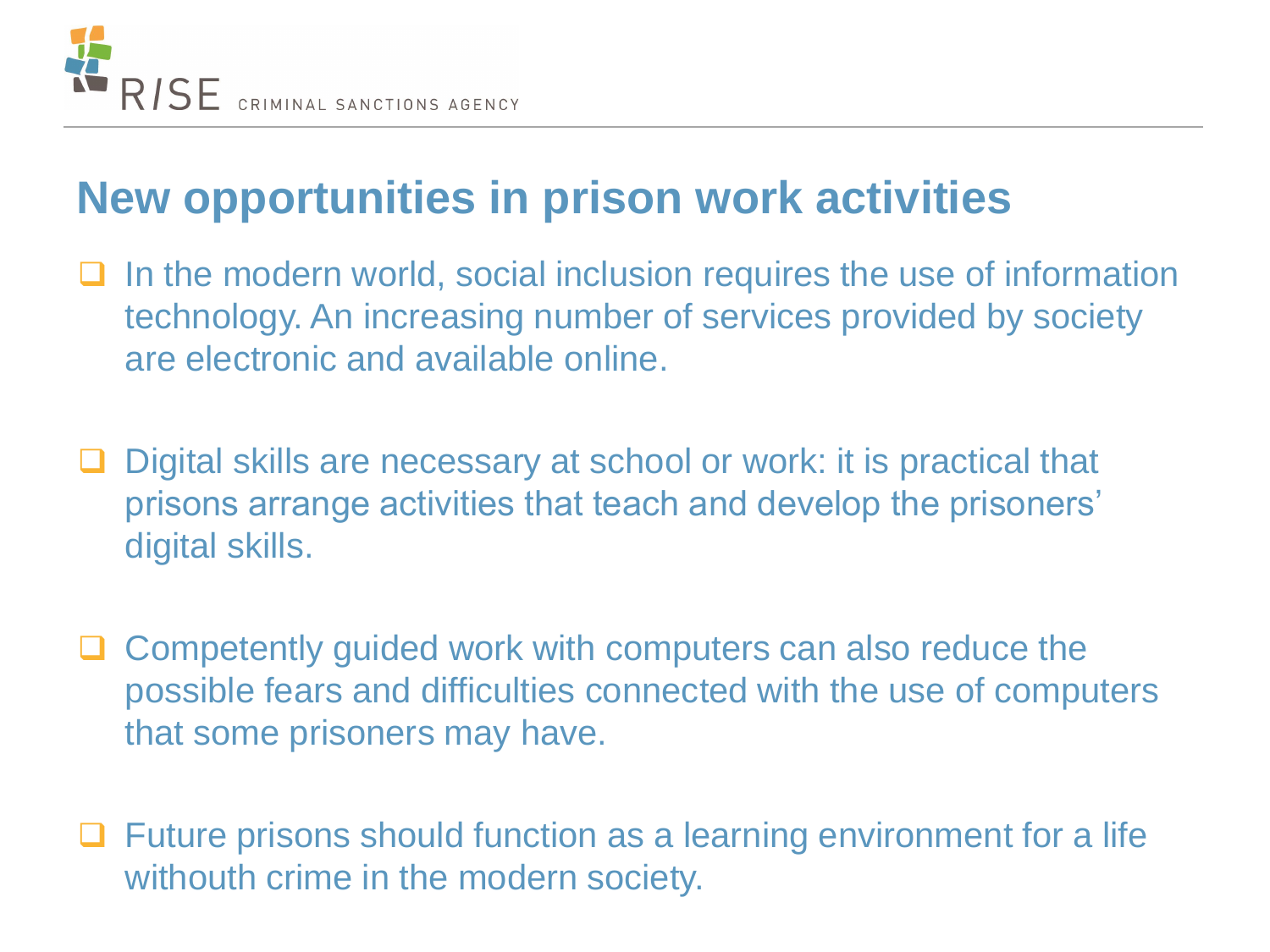

#### **New opportunities in prison work activities**

- $\Box$  Artificial intelligence creates new kinds of opportunities in prison, too.
- The development is so fast that we cannot even begin to imagine all the possibilities it can offer. In addition, machine learning can be utilised in the employment of prisoners.
- $\Box$  The use of technologies that are based on artificial intelligence changes the current perspective on employment and required skills.
- $\Box$  In future, electronic services and environments enable working in prison on a computer to, for instance, teach an AI like in this pilot launched in Finland.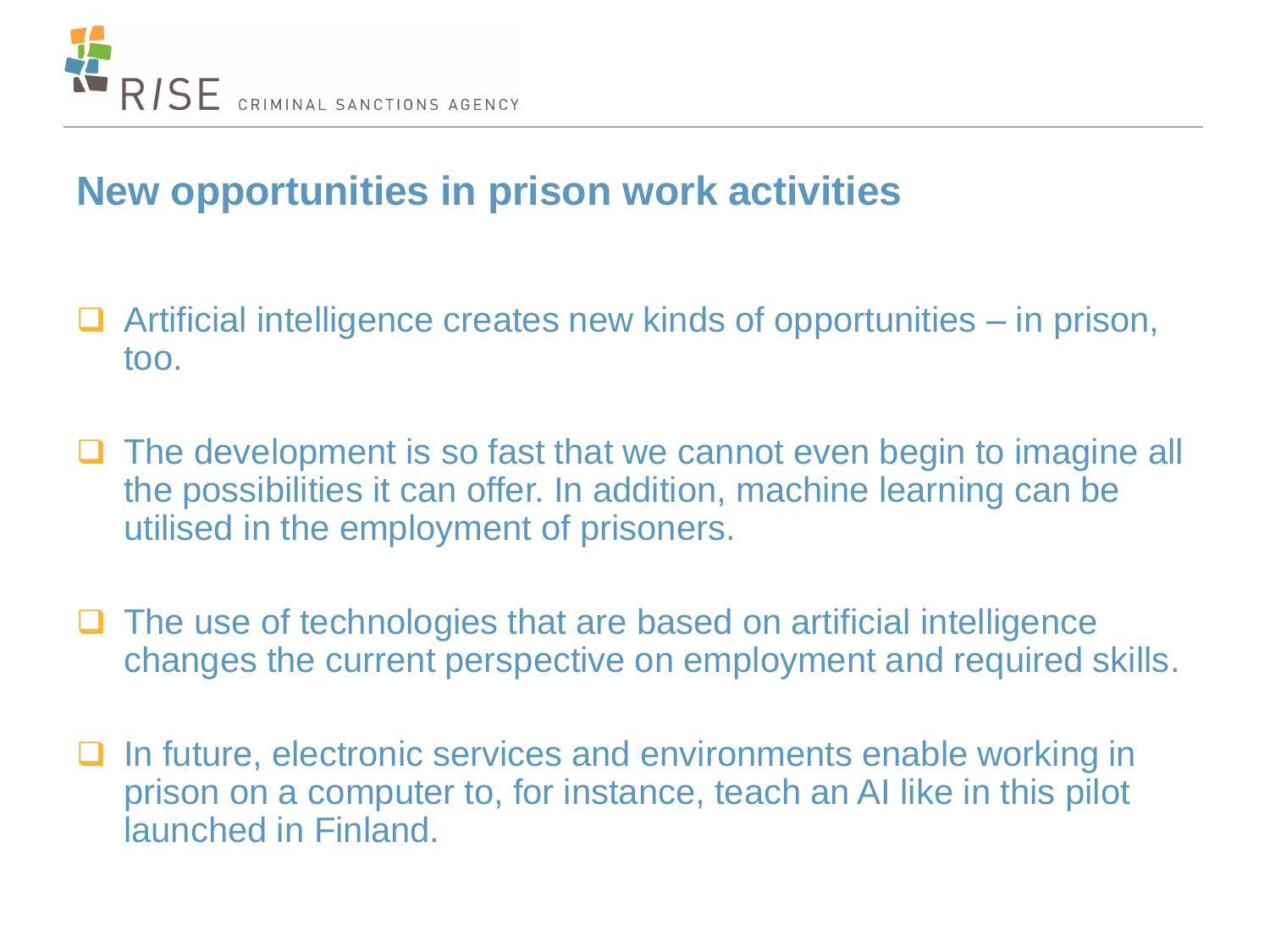

### **Additional benefits**

- $\Box$  The work can be done in a closed environment and also by prisoners who cannot be placed in traditional work groups or workshops.
- The work is flexible, does not require large facilities or investments.
- $\Box$  The prisoners can be taught to do it in a short period of time, which in turn enables also those prisoners, who serve a short sentence, to work.
- □ Work offers more cognitive challenge than many of the traditional routine tasks often done in prison.
- The prisoners may also be motivated by the fact that they can participate in some modern activity, such as the development of artificial intelligence, instead of packing screws.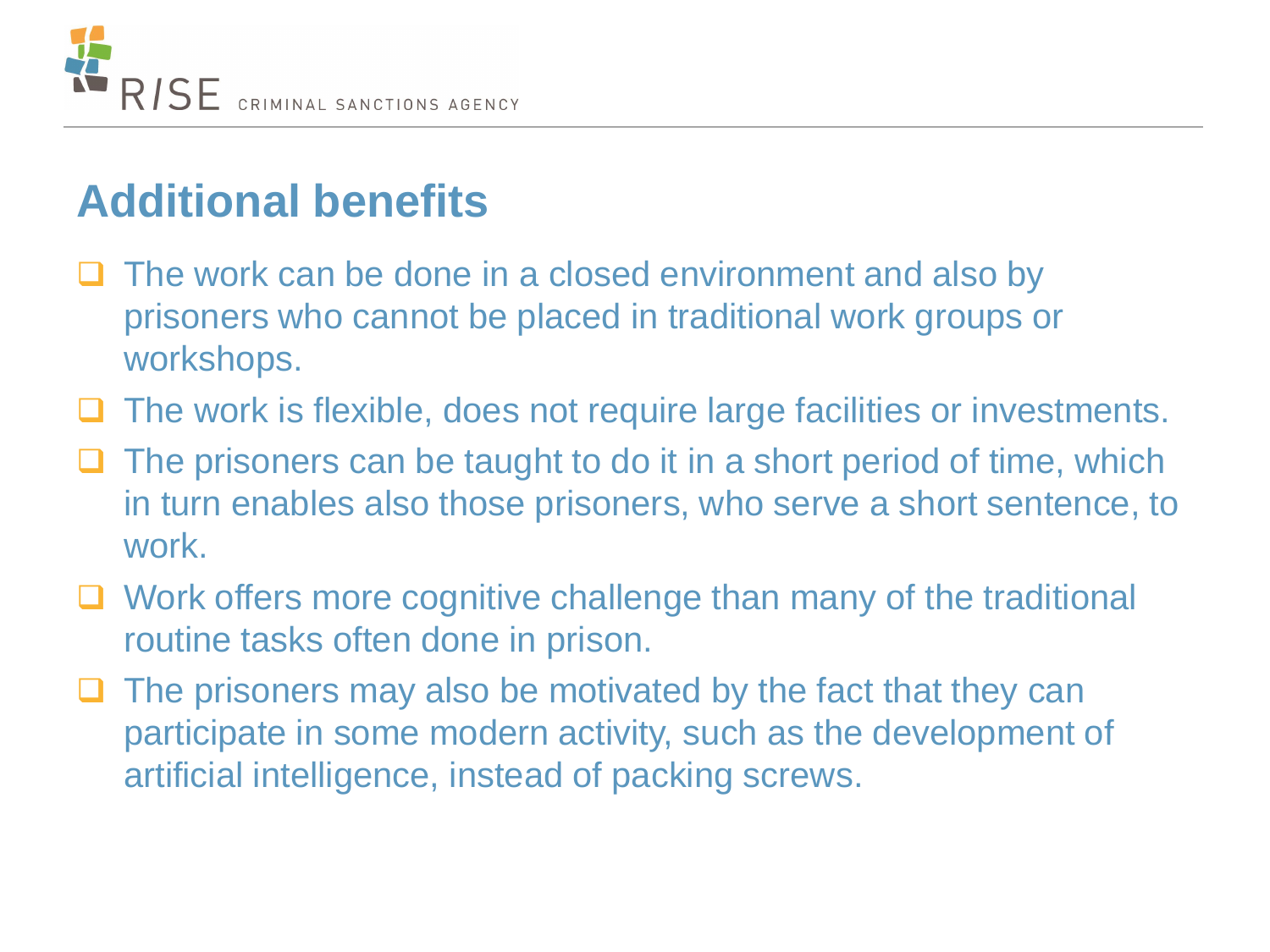

## **What is artificial intelligence and what does its development mean?**

- **□** Artificial intelligence means programmes that can learn and make decisions like humans.
- With the help of AI, machines, devices, programmes, systems, and services can function in a rational manner according to the task and situation.
- Digitalisation has already created large data sets and more and more data is still accumulating at an accelerating pace. A notable increase in the processing capacity of the computer systems and a decrease in their costs have made it possible for more users to process large data sets and develop new algorithms for using the information.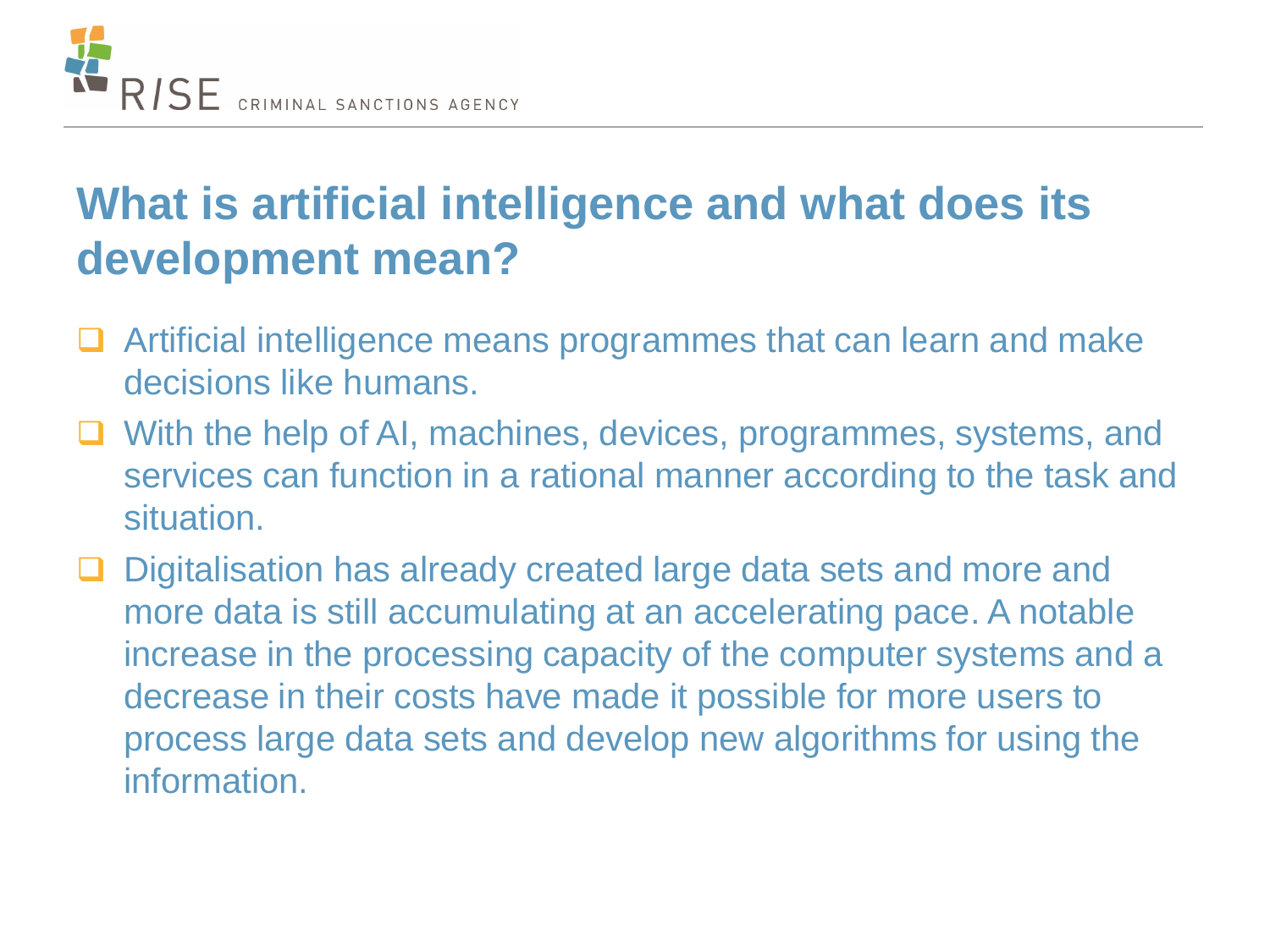

## **What is artificial intelligence and what does its development mean?**

- Machine learning is such a central concept in AI that it is often used as a synonym for AI. Altought Al is actually a broader concept.
- $\Box$  In fact, machine learning refers to data processing where the computer learns to recognise patterns without being explicitly programmed.
- $\Box$  Teaching the machine and compiling the training data is often the most challenging phase of the development of AI applications.
- **□** The pilot launched by the Criminal Sanctions Agency in cooperation with a company called Vainu concerns the production of the training data.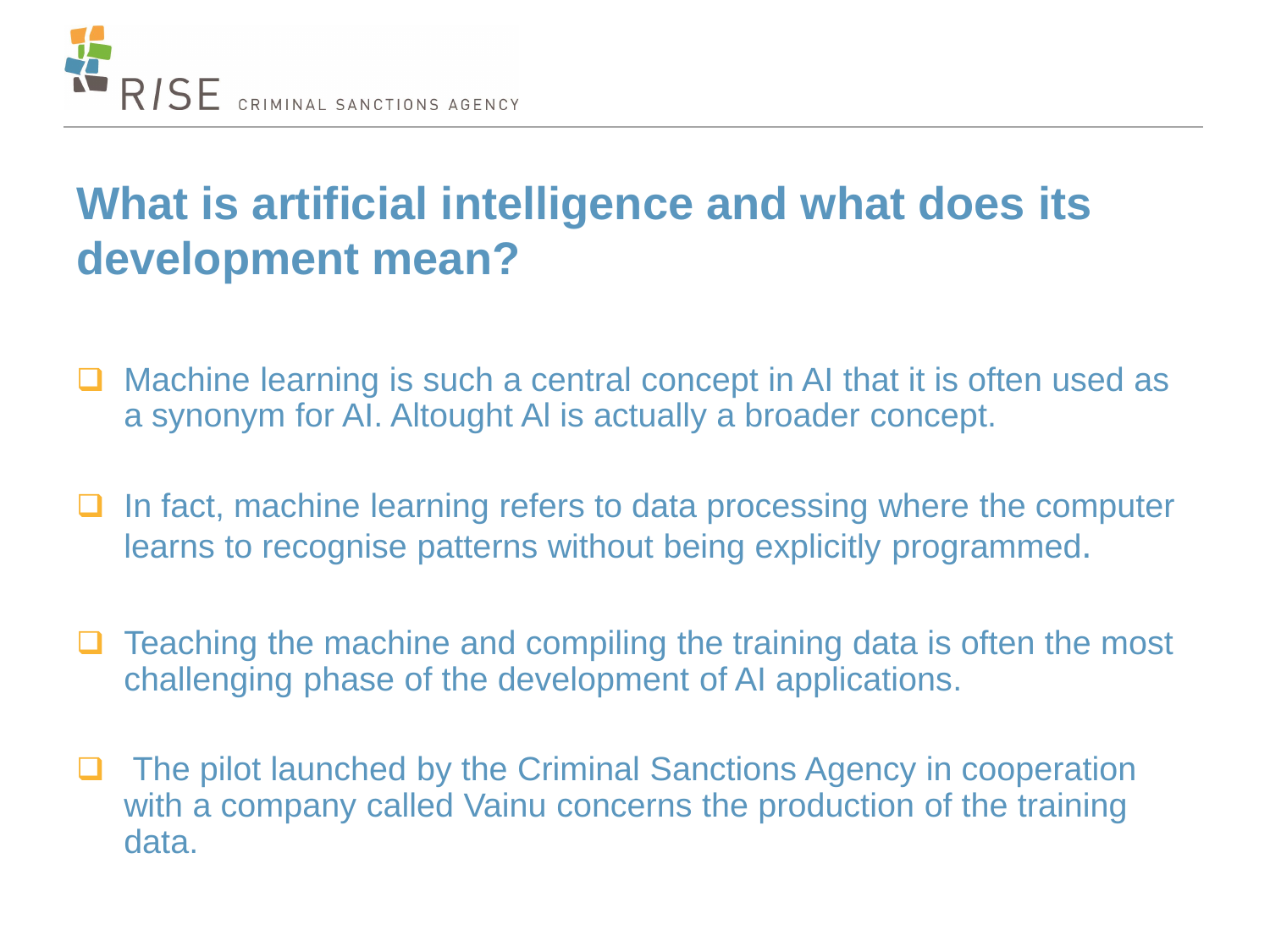

### **How is it done in practice?**

- Co-operation with Al company Vainu
- The operation of Vainu is based on information retrieval. Vainu reads every day thousands of Finnish texts that concern business companies. The texts can be gathered from the news, company websites, social media, or other documents.
- The prisoners' task is to train the AI to find correct information for Vainu.
- The prisoners participating in the pilot read texts selected by Vainu on a computer and answer simple questions, such as "Did this article concern company acquisition?". The same question is repeated several times to different people and, thus, it creates a high-quality training data that can teach the AI of Vainu. That improves Vainu's business database, which in turn helps Vainu's clients, who work on divestments, to choose their targets better.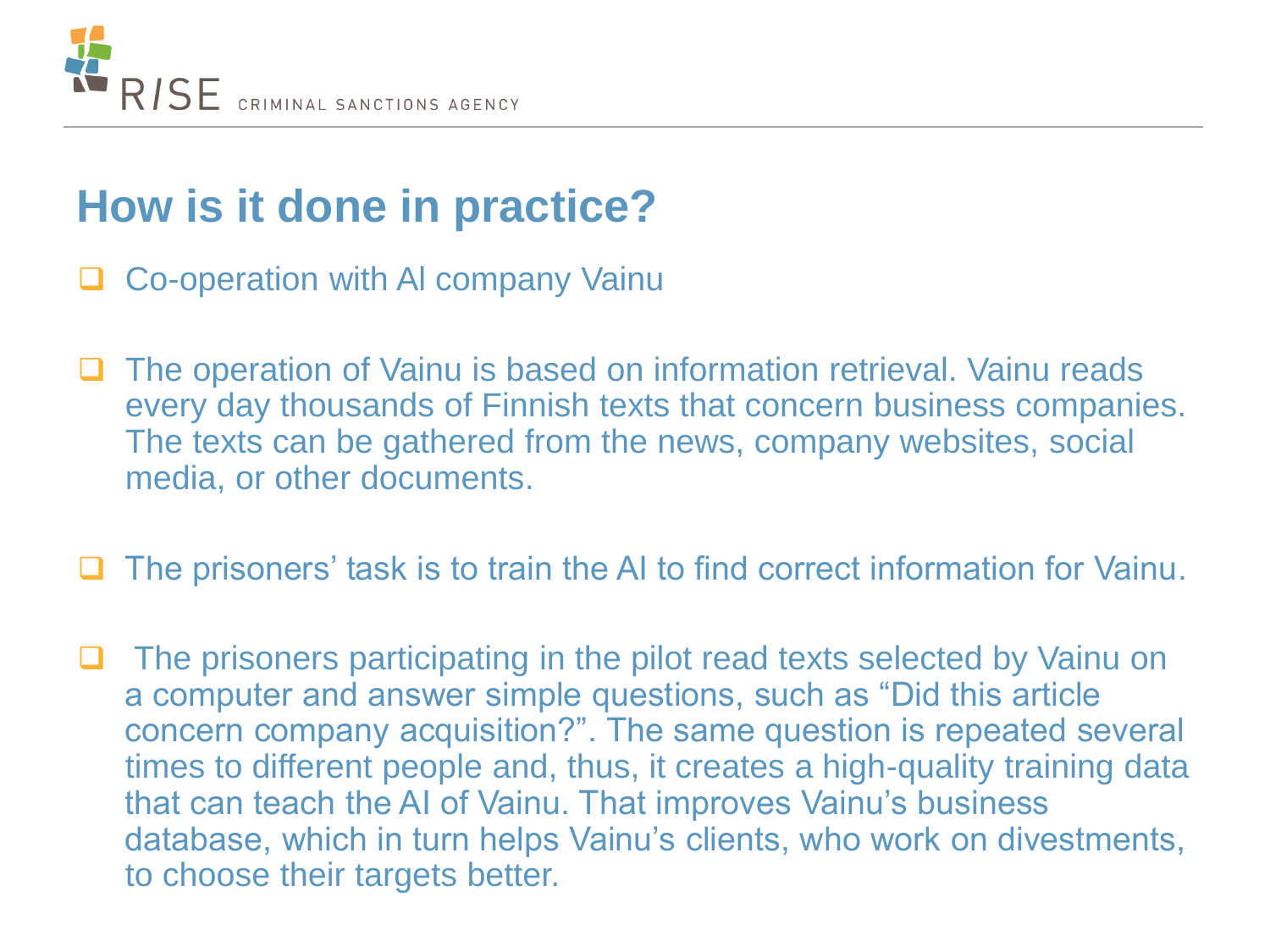

## **Piloting now**

- Company is interested in this cooperation is that it is not possible to process material that is written in Finnish in any other country.
- The work done by the prisoners helps the Finnish clients of Vainu to target their sales better but, at the same time, the new kind of work teaches the prisoners' skills that are linked to learning and employment.
- The pilot was launched in March 2019 and it involves two closed prisons, which have ten workstations in all assigned for the work at the moment.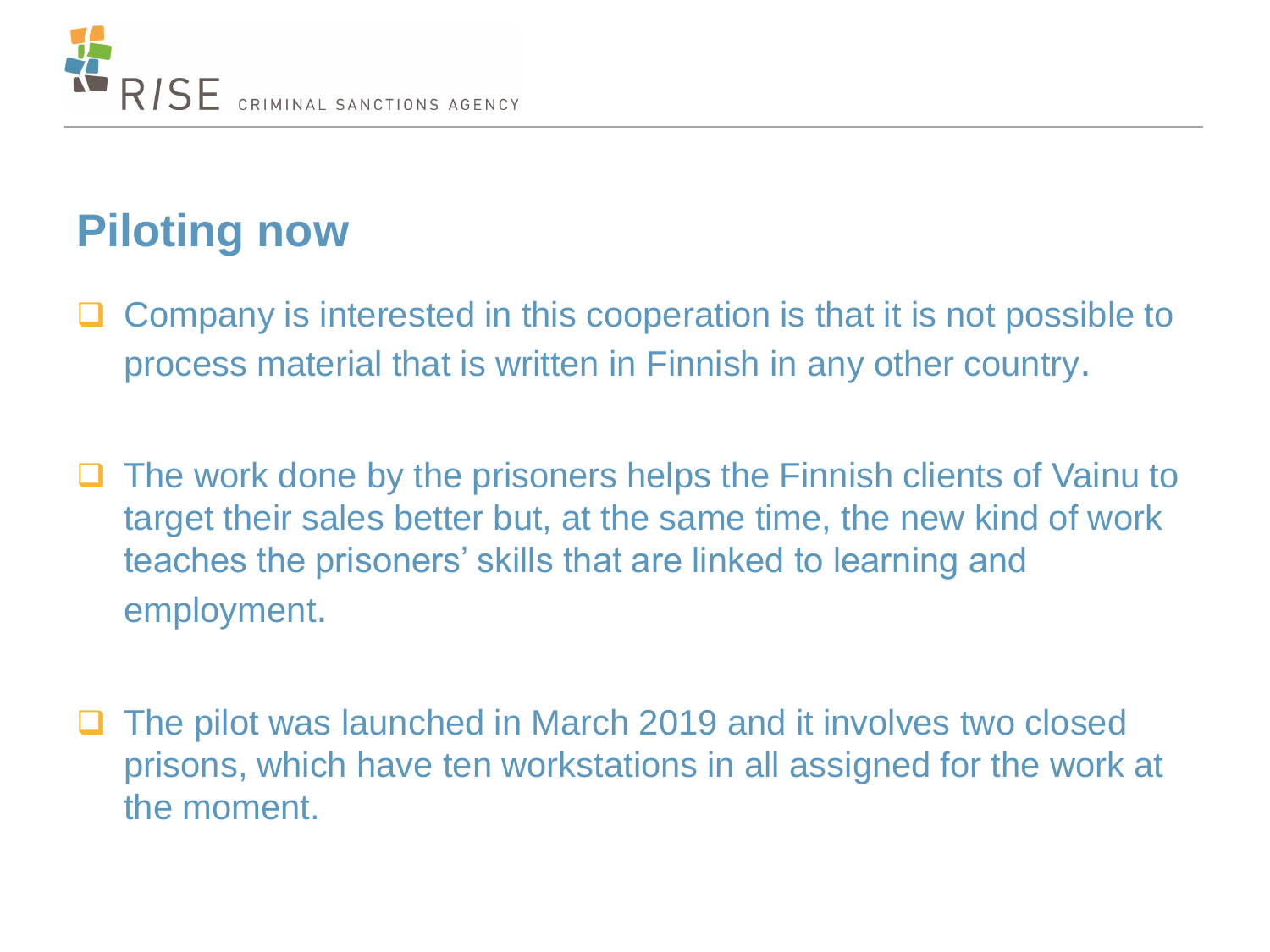

### **Piloting now**

- In the first pilot prison, female prisoners have already been doing the work and, in the other pilot prison, work has just been started in one of the male prison wards.
- The prisoners can work flexibly part-time.
- $\Box$  The same workstation can be used by several prisoners; for instance, one prisoner can work in the mornings and another prisoner in the afternoons.
- $\Box$  The prisoners log on to the computer to do the tasks by using an individual code they get from the staff.
- Vainu gets information on each completed task but the identity of the prisoner remains secret.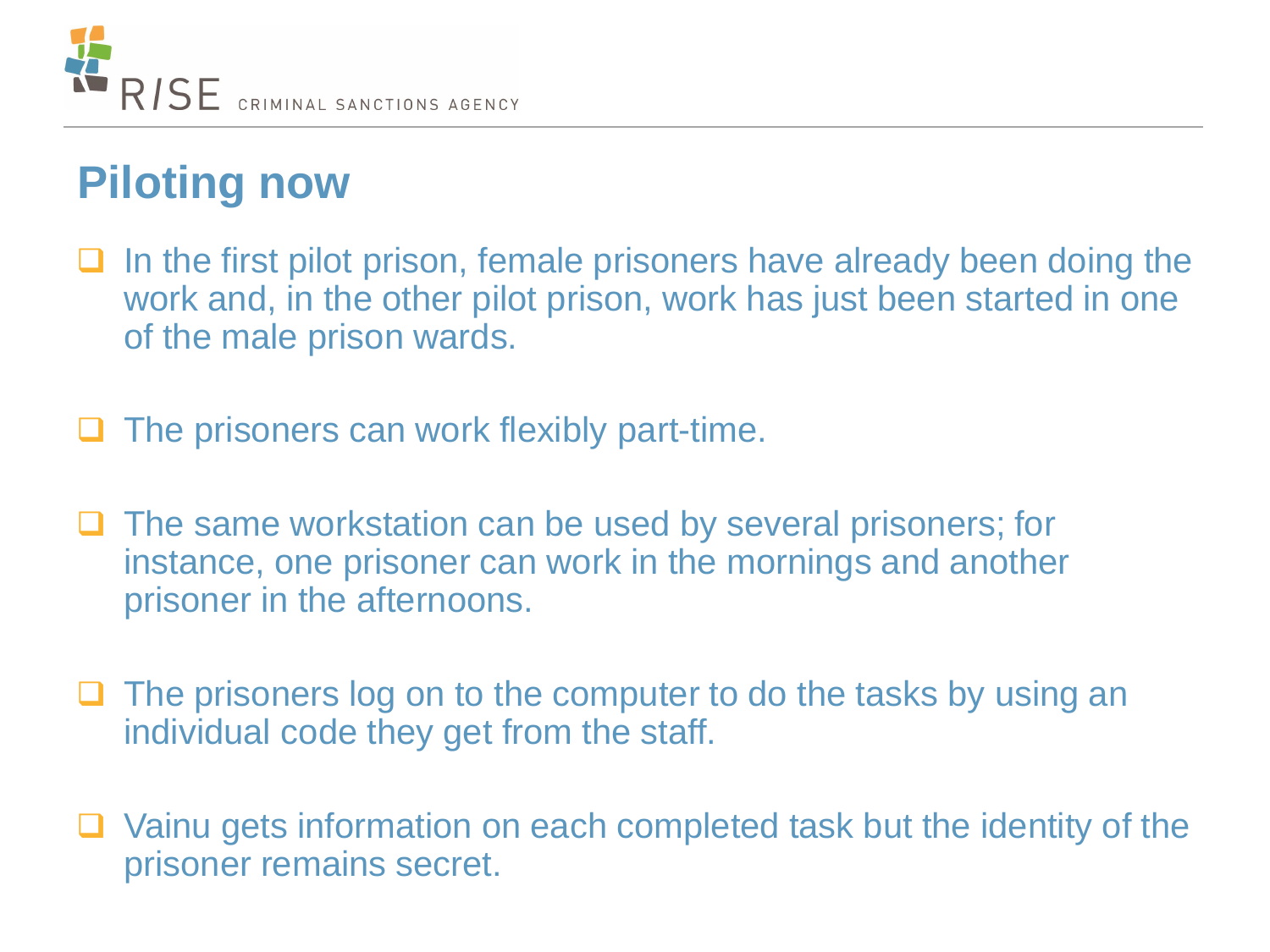

#### **Example task**

The task is to treat, or paint with, the text of companies/organizations (green), Locations (yellow), names of people (red), and work titles (viol). The purpose of the task is to consider the context.

**MTurk NER** 

Bitty and Beau 's org Set to Open Savannah Loc Location This Weekend

SAVANNAH, Ga. Loc -- Bitty and Beau's Coffee org will open its third location in Savannah Loc this weekend . The Wilmington-based Loc coffee shop will host a ribbon-cutting ceremony on Saturday. Since its opening in January 2016, Bitty and Beaus org owners TITLE Amy PER and Ben wright PER have been advocates of inclusivity, employing people with intellectual and developmental disabilities. The store rose to international prominence after **Amy Wright PER** was named the CNN Hero of the Year in 2017. This will be store 's third location, with the second being in Charleston Loc. READ MORE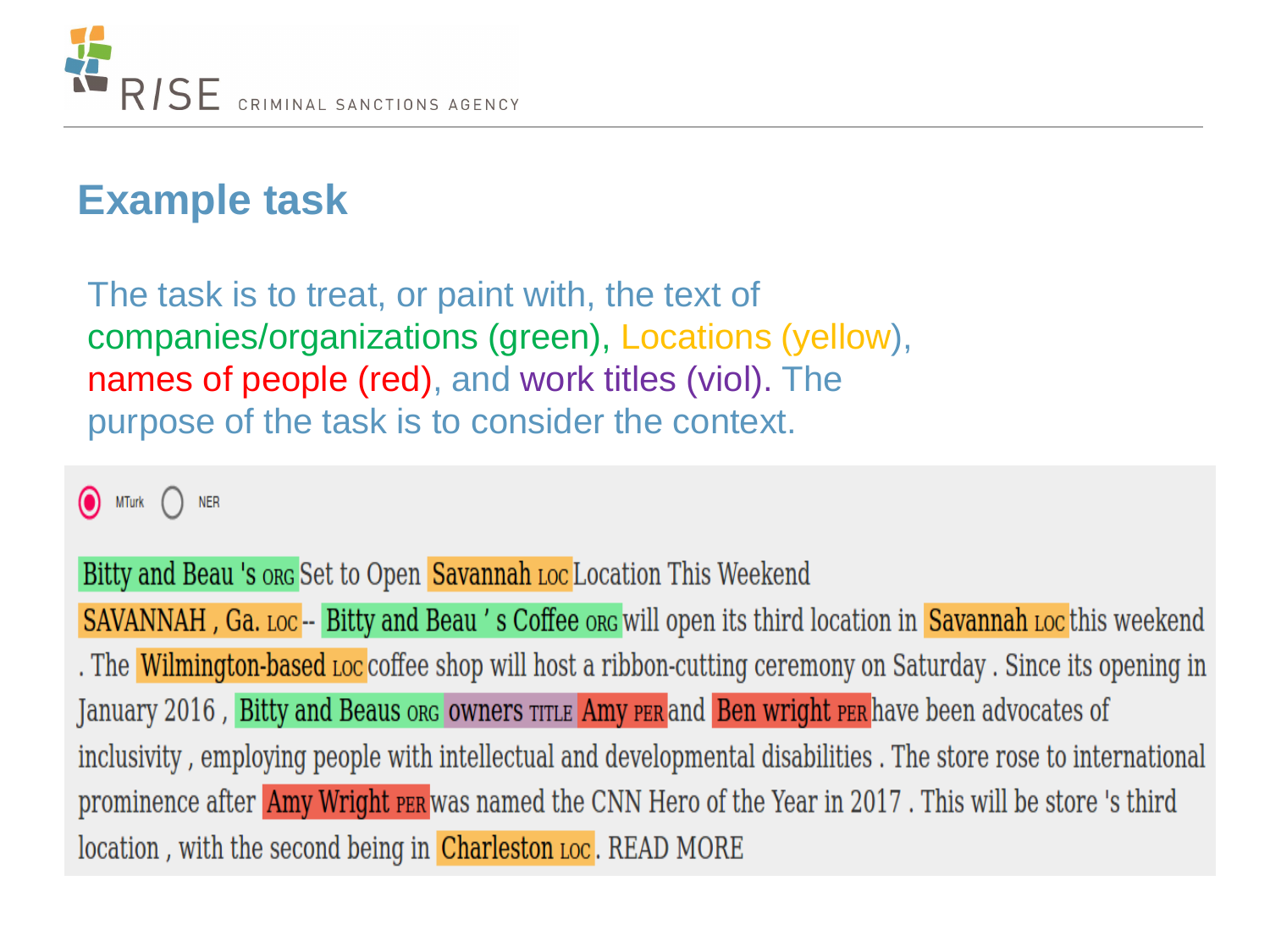

**The task is to treat, or paint with, the text of companies/organizations (green), Locations (yellow), names of people (red), and work titles (viol). The purpose of the task is to consider the context, i.e. The city of Helsinki must be marked as an organisation (and not a location) in those situations where the city of Helsinki refers to the company. (For example: the city of Helsinki hires 1000 summer workers. ")**

⋒ vainu testaaja2 vainu testaaja4 vainu\_testaaja1 **NER** 

#### Sähkösuunnittelija TITLE

Lohjan Sähkö ja Automaatio Oy org on v. 1990 perustettu sähköurakointiin ja teollisuusautomaatioon keskittyvä yritys. Toimimme Lohjan Loc lähialueella teollisuuden ja kiinteistöjen kunnossapidossa, saneerauksissa sekä uudisasennuksissa . Kokoamme lisäksi ohjaus- ja moottorikeskuksia sekä alihankintana että omiin asiakasurakoihin. Lisäksi meillä on vahva osaaminen automaatiosuunnittelussa. Toiminnallemme on tunnusomaista pitkät työsuhteet ja tyytyväiset asiakkaat. Sähkösuunnittelijaa TITLE Etsimme kokenutta Sähkösuunnittelijaa TITLE. Toimit sekä projekteissamme sähkösuunnittelijana TITLE että teet itsenäisesti sähkösuunnittelua asiakkaan toimeksiantona. Hakemallamme henkilöllä on : Tehtävään soveltuva koulutus, Ins tai DI Mielellään kokemusta käyttämistämme ohjelmistoista ; Eplan ja CADS Halu oppia uutta vaihtelevassa ympäristössä Kokemus käyttöönotoista on eduksi Matkustusvalmius on plussaa Tarjoamme joustavan ja mukavan työyhteisön vakavaraisessa yrityksessä sekä tietysti kilpailukykyisen palkkauksen asianmukaisine etuineen. Hakemukset palkkatoiveineen osoitteeseen kimmo.lehtonen @ lsa.fi Lisätietoa tehtävästä antaa Tomi Turunen PER 040-4559606, tomi.turunen @ lsa.fi WWW-osoite http://www.lsa.fi Yhteystiedot Lisätietoa tehtävästä antaa Tomi Turunen PER 040-4559606, tomi.turunen @ Isa.fi Työpaikan osoite Asemanrinne 15, Loc 08500 LOHJA Loc Työ alkaa Sopimuksen mukaan Työaika kokoaikatyö Työn kesto yli 12 kuukautta Jätä hakemus kimmo.lehtonen @ lsa.fi Ilmoitus jätetty 05.04.2019 Ilmoitusnumero 9917818 Ilmoituskanava: TE-palvelut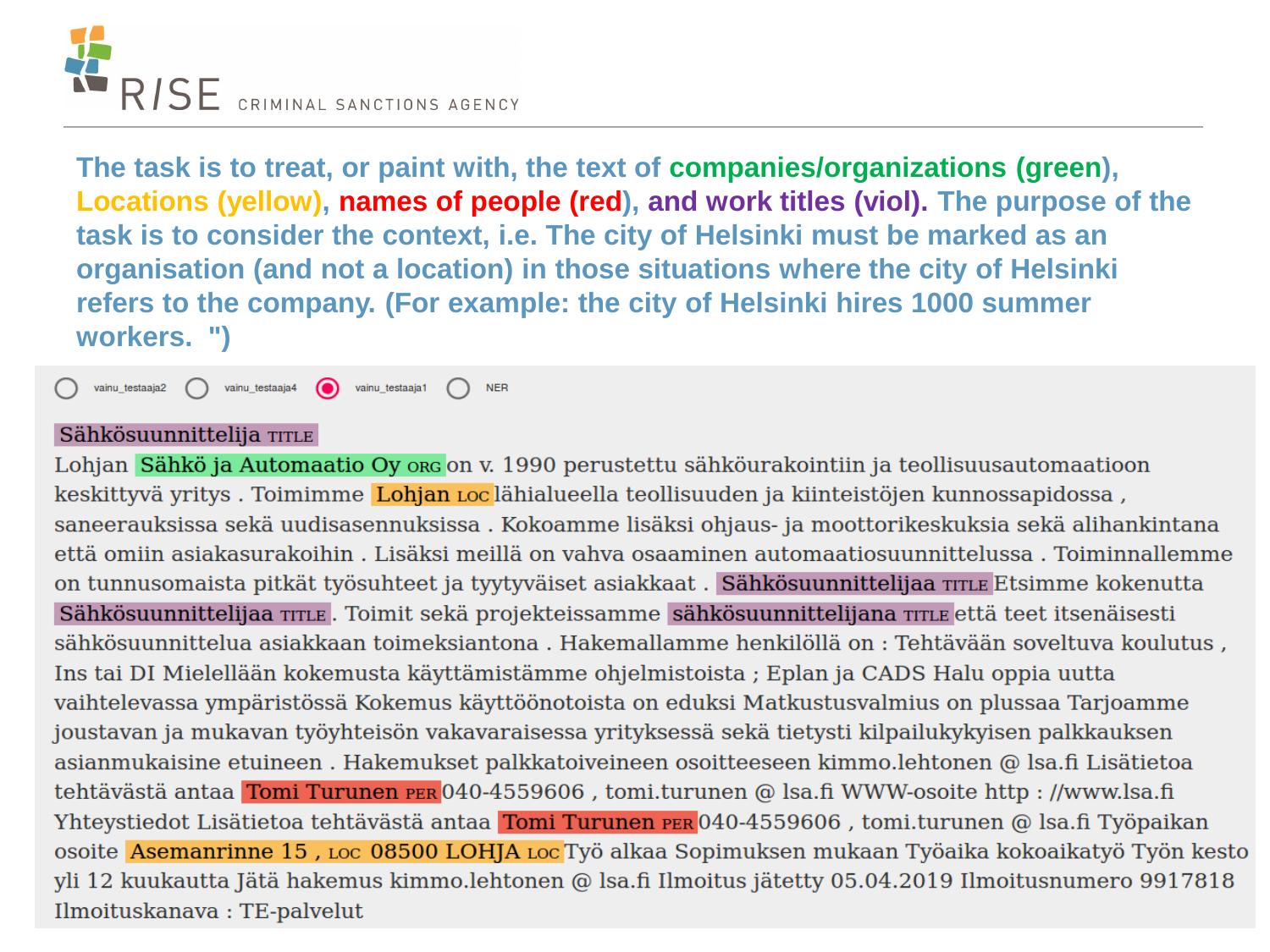

#### **How is security ensured?**

The workstations do not have free access to the Internet. We have made an agreement with Vainu on the security conditions and they have been checked. The workstations can only be used for the reading tasks determined by Vainu.

The agreement on the equipment includes the following information.

#### **Highly restricted user interfaces**

 $\blacksquare$  The worker uses a computer, which is in a so-called kiosk mode and can only access the microtask application of the company. These kind of single application computers are commonly used, for instance, as ticket machines at the train stations.

#### **Restricted mobile interfaces**

- Each laptop has a pre-installed SIM card.
- The SIM card cannot be removed or changed without breaking the seal.
- The Internet connection has access to only predetermined domains (for example, the allowed addresses have to have a specific beginning, such as https://data.vainu.io/micro\_tasks/).
- $\blacksquare$  The IP restrictions are hardcoded in the SIM cards by the operator.

#### **Stateless users**

- When the computer is shut down, no data is stored in the hard drive of the computer.
- **All external data channels (for instance USB channels) have been disabled**
	- This prevents the use of any external stations in the computer.
- **Unique ID codes (for instance Vainu-tietokone-123) and ID code tags**
	- The codes can be used to trace individual computers in case of possible faults or thefts. The serial numbers of the computers are recorded and linked to the Vainu ID codes also in the company's own data system.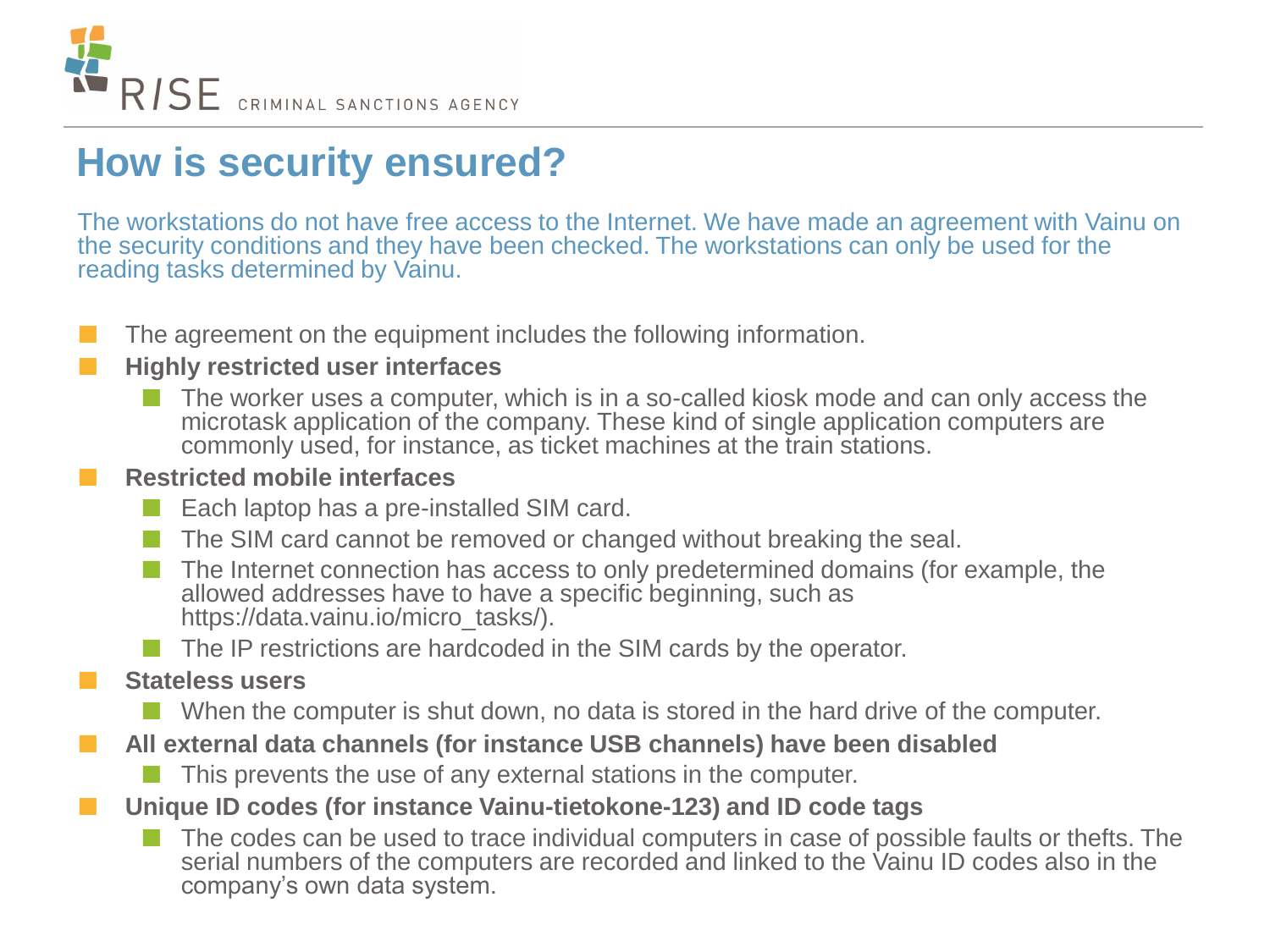

*"It is great to be able to contribute to a Finnish AI and especially in such an exceptional environment. The methods themselves are well tested and we have a wide experience in it in English but developing AI in this scale in Finnish is very innovative",* says Tuomas Rasila who is the CTO Vainu.